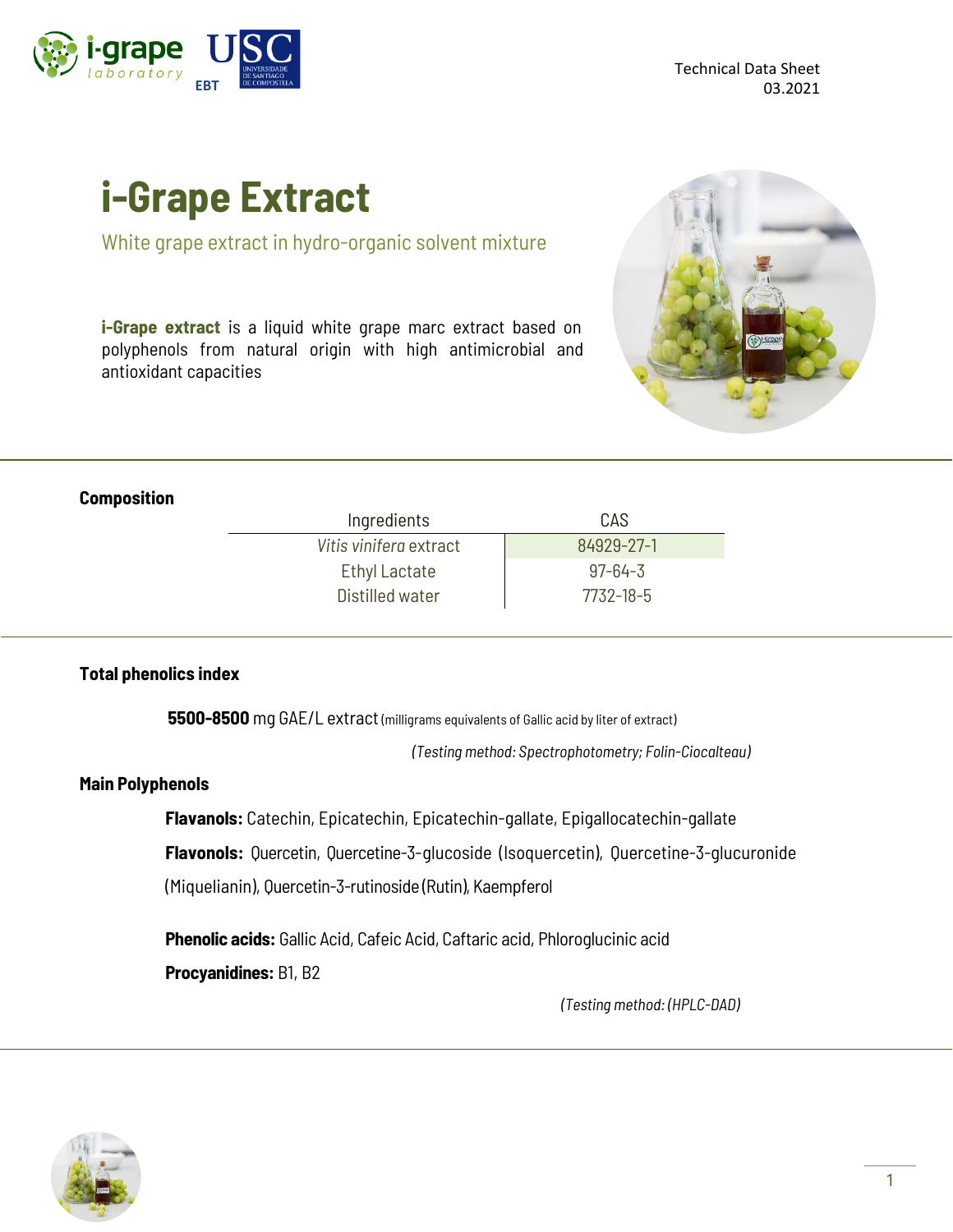

*(Testing method: Spectrophotometry; ABTS)*

| Antimicrobial activity <sup>1</sup> | $IC_{50}$ Staphylococcus aureus << 0.625 %           |
|-------------------------------------|------------------------------------------------------|
|                                     | $IC_{50}$ Bacillus cereus << 0.625 %                 |
|                                     | $IC_{50}$ Escherichia coli < 0.8 %                   |
|                                     | $IC_{50}$ Streptococcus uberis << 0.625 %            |
|                                     | $IC_{50}$ Salmonella enteri subsp. enterica < 0.75 % |

### **Antioxidant activity<sup>2</sup>** Relative effectiveness in free radical scavenging activity of the grape marc extracts compared to the common synthetic antioxidants BHT, BHA and Vitamin E.



| <b>Extract appearance</b> | Golden brown liquid with a characteristic scent. Density (20°C): 1.04 g/mL.<br>pH=4.5.                                                                                            |
|---------------------------|-----------------------------------------------------------------------------------------------------------------------------------------------------------------------------------|
| <b>Dosage</b>             | It is recommended to homogenize <b>i-Grape Extract</b> in a proportion between<br>0,5% and up to 5 % ( $v/v$ ) in the final product, depending on its final purpose.              |
| <b>Storage/Handling</b>   | Room temperature, protected from direct light (< $25^{\circ}$ C/77 °F). Refrigeration<br>and protection from light and excessive heat is recommended for optimal<br>preservation. |

<sup>&</sup>lt;sup>2</sup> The data obtained by calculating the concentration required to neutralize half of the free radicals present in the medium, provided by the ABTS reagent, show that the relative efficacy is better than BHA and Vit E and much better than that of BHT and metabisulphite



<sup>&</sup>lt;sup>1</sup> Antiparasitic and antifungal activity has also been demonstrated (contact the company for more details)